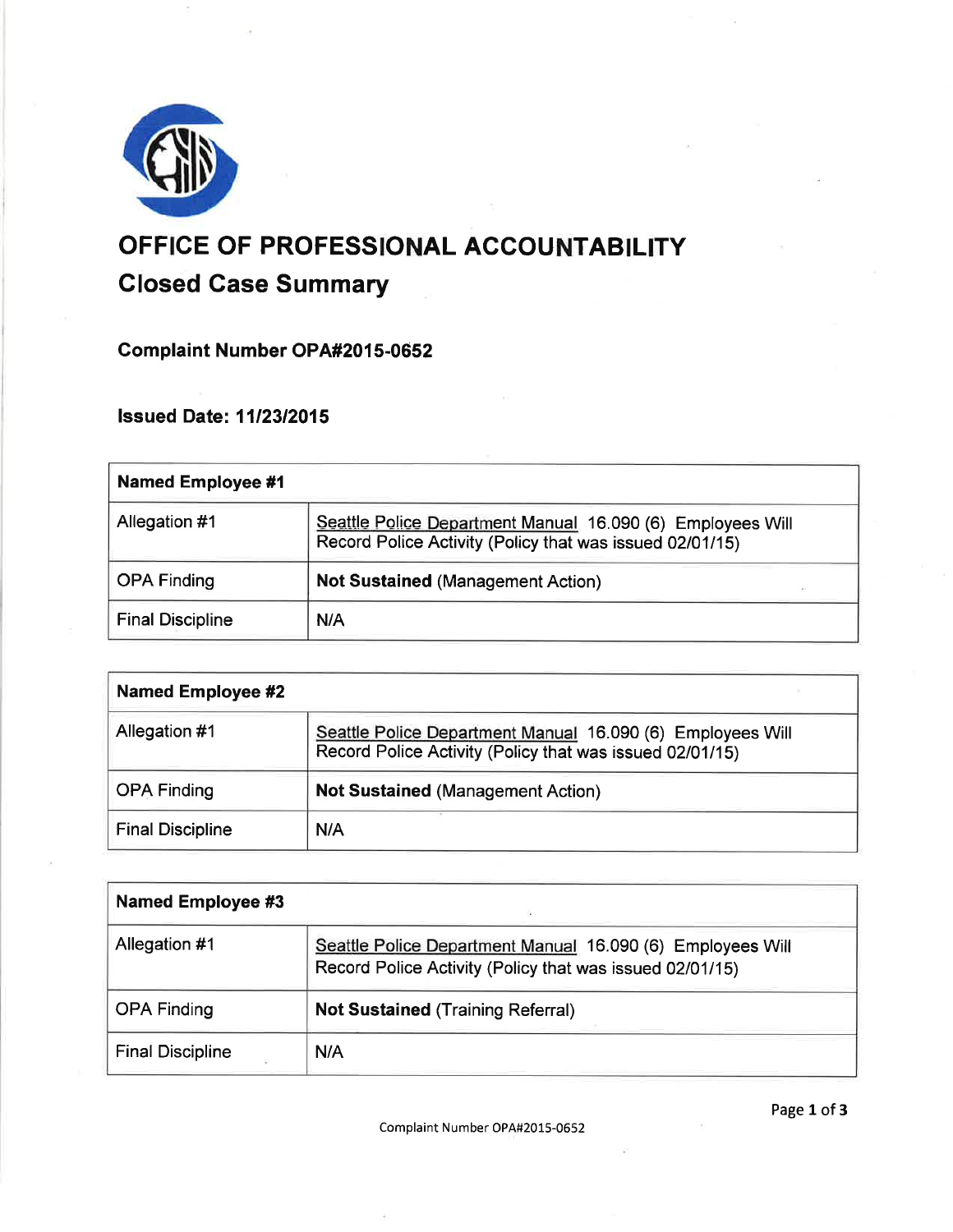# INCIDENT SYNOPSIS

The named employees responded to an incident involving a Domestic Violence (DV) suspect who had a history of mental health issues. The suspect was armed with a knife, had access to a handgun, and was refusing to come out of his residence. The suspect made statements about stabbing and shooting officers on the scene.

#### **COMPLAINT**

The complainant, the Force Review Board, alleged that the named employees had officer-based ln-Car Video (lCV) issues as described below:

Named employee #1 turned off his ICV early.

Named employee #2, who was the Hostage Negotiation Team (HNT) officer on the scene, did not have any identifiable ICV from this incident.

Named employee #3 stopped and started the video for a statement, and the officer did not turn off his AM/FM radio during this recording.

#### INVESTIGATION

The OPA investigation included the following actions:

- 1. Review of the complaint memo
- 2. Search for and review of all relevant records and other evidence
- 3. lnterviews of SPD employees

## ANALYSIS AND CONCLUSION

The evidence showed that the named employees did not use their ICV systems as they believed that there was a long-standing practice of not requiring SWAT and HNT to record with their ICV systems while they were deployed tactically. However, under the current ICV policy, such exemptions must be sought and granted. Paragraph 7 of SPD Policy 16.090 anticipates the probability that some activities of certain specialty units may be such that using their ICV system would be impractical. Named employee #3 started using his ICV system but then stopped using it to create a reference point. However, the policy states that once a recording has begun, employees shall not stop recording until the event has concluded. The technique of "stop and start" was innovative but not consistent with policy.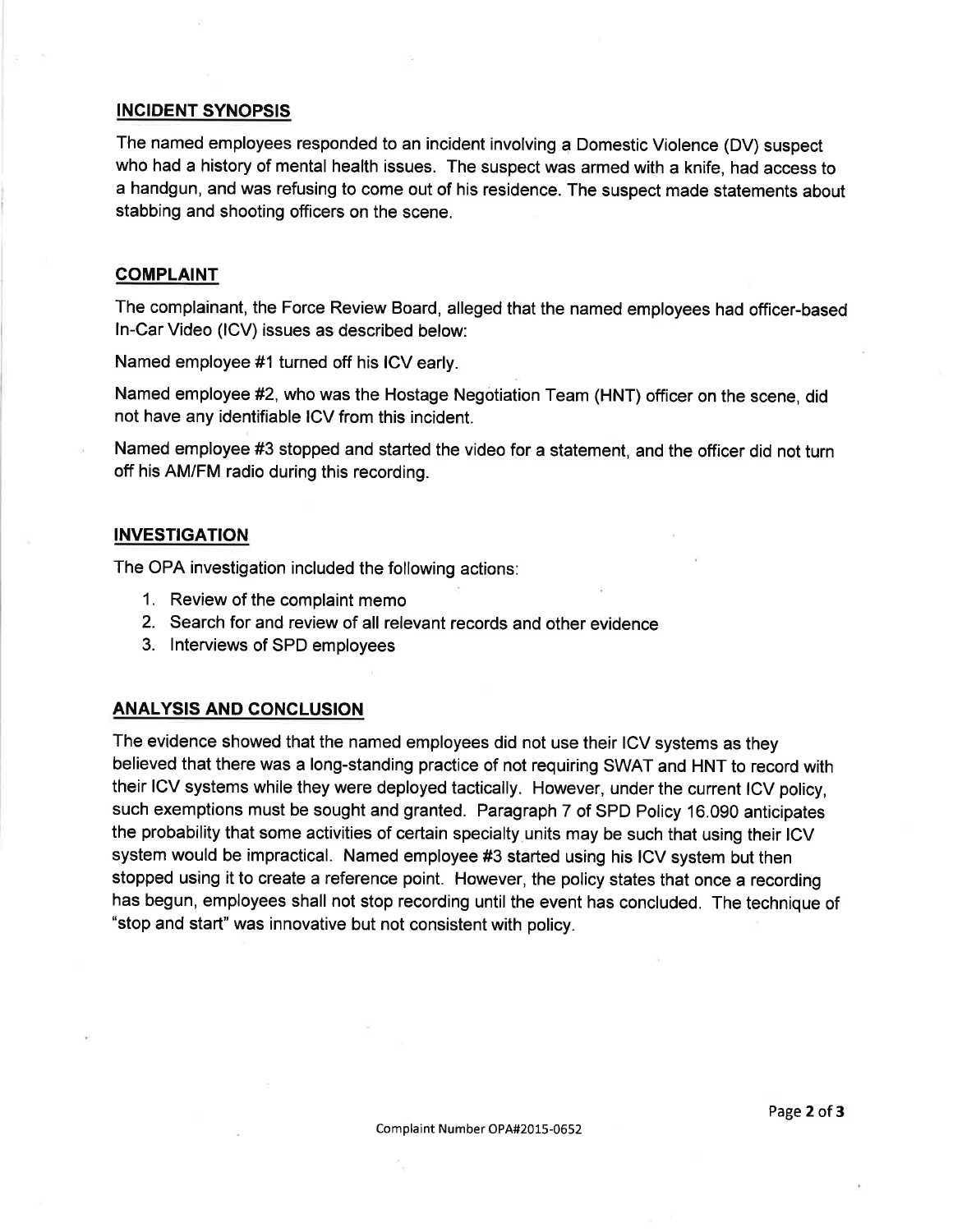#### **FINDINGS**

#### Named Employee #1 and #2

## Allegation #1

The evidence showed that SPD policy in effect at the time of the incident does not specifically address the situation where on-duty Patrol Officers are called to an incident functioning in the specialized role of Hostage Negotiations Team (HNT) operators. Therefore a finding of Not Sustained (Management Action) was issued for Employees Wiil Record Police Activity.

#### Named Employee #3

#### Allegation #1

There was no evidence to show that named employee #3 intended to violate the policy. Therefore a finding of Not Sustained (Training Referral) was issued for Employees Will Record Police Activity. This will ensure that the supervisor will review the policy with named employee #3.

The OPA Director's letter of Management Action recommendation to the Chief of Police is attached to this report.

NOTE: The Seattle Police Department Manual policies cited for the allegation(s) made for this OPA lnvestigation are policies that were in effect during the time of the incident. The issued date of the policy is listed.

Complaint Number OPA#2015-0652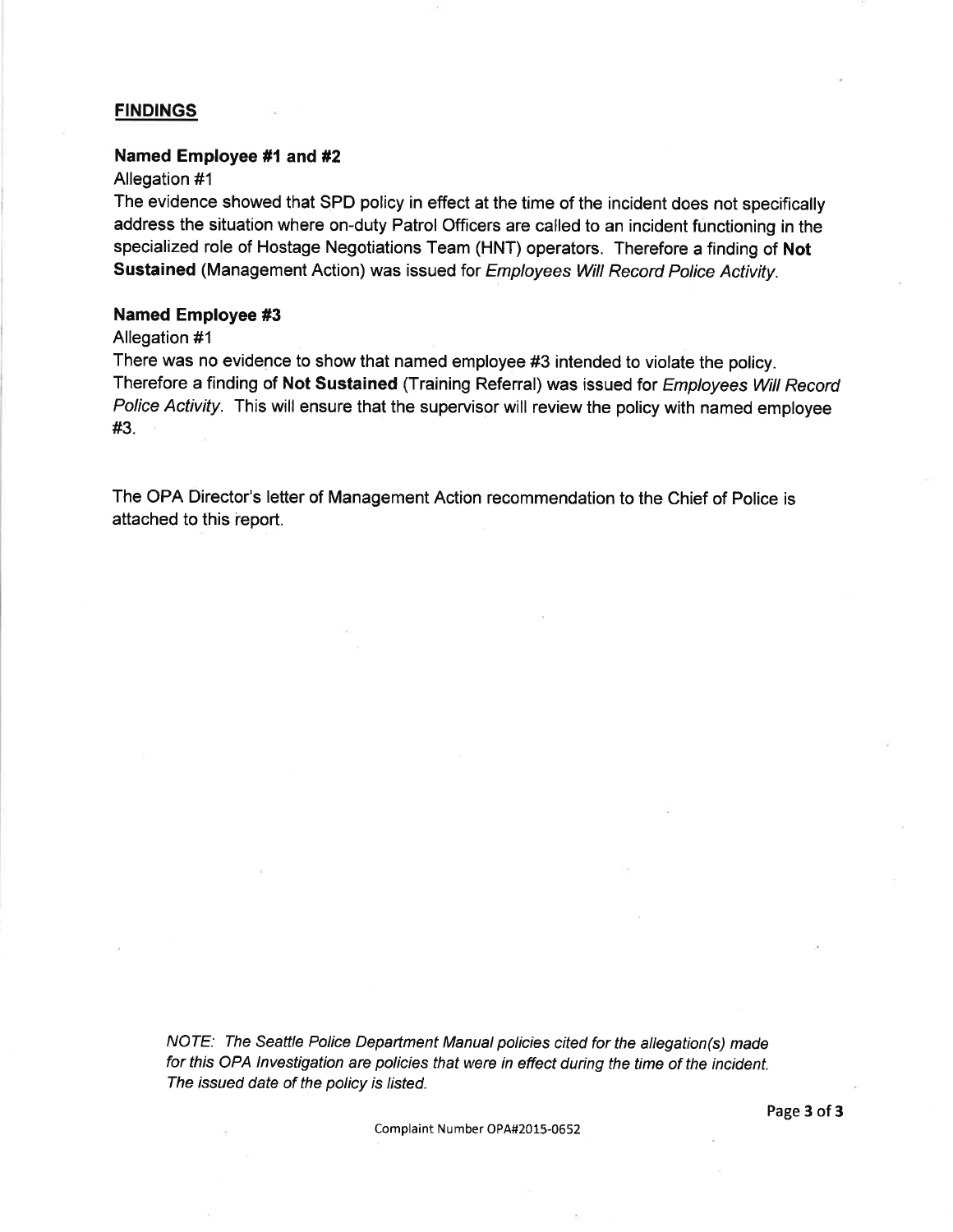

November 5,2015

Chief Kathleen M. O'Toole Seattle Police Department PO Box 34986 Seattle, WA98124-4986

# RE: MANAGEMENT ACTION RECOMMENDATION (2015OPA-0652)

Dear Chief O'Toole

As you are well aware, the public places an extremely high value on the transparency created by the presence of in-car video systems in marked Seattle Police Department (SPD) vehicles. Tremendous progress has been made by SPD in the last year to be certain that its officers are audio and video recording all police activity as required by SPD Policy 16.090 (6) that became effective on February 1,2015.

Arising out of an incident in which members of the SPD SWAT Team did not fully audio and video record all of their police activities, OPA became aware of the fact that SWAT and HNT both believed they were exempt from the requirement. Research on our part found that there had been a long-standing practice of not requiring SWAT and HNT to record while they were tactically deployed. However, under the current in-car video policy, such exemptions must be specifically sought and granted. Paragraph 7 of that same policy (16.090) anticipates the probability that some activities of certain specialty units may be such that using the in-car video system would be impractical. In such a case, the Chief of Police has the authority, upon request, to grant an exemption to the requirements of 16.090 (6). Such exemptions are to be limited to one year with the possibility of renewal by the Chief. The process by which the Chief would evaluate and consider requests for exemptions is not spelled out in policy, nor is there any requirement that the Chief consult with others, such as the OPA Director, OPA Auditor or community representatives (such as the Community Police Commission), all of whom provided extensive input to the existing in-car video system policy as it was being formulated and considered. Given the key role that in-car video plays in SPD's accountability systems (Force Review, OPA, etc.), it seems to me that the current reactive approach to considering exemptions to the requirement to record all police activities should be changed

Recommendation: It is my recommendation that the in-car video system policy (16.090) be revised with respect to the exemptions contemplated in section 7. Those units for whom the nature of their activities makes it impractical to use their in-car video system, should be listed in the policy, along with the specific activities of any such units who are being exempted. Moving unit level exemptions into the policy will ensure that there is a full public discussion about the benefits and costs of granting any such exemptions. In addition, I recommend that the policy create a process by which the Chief or her designee could grant a one-time, limited duration and scope exemption for a specific operation or activity.